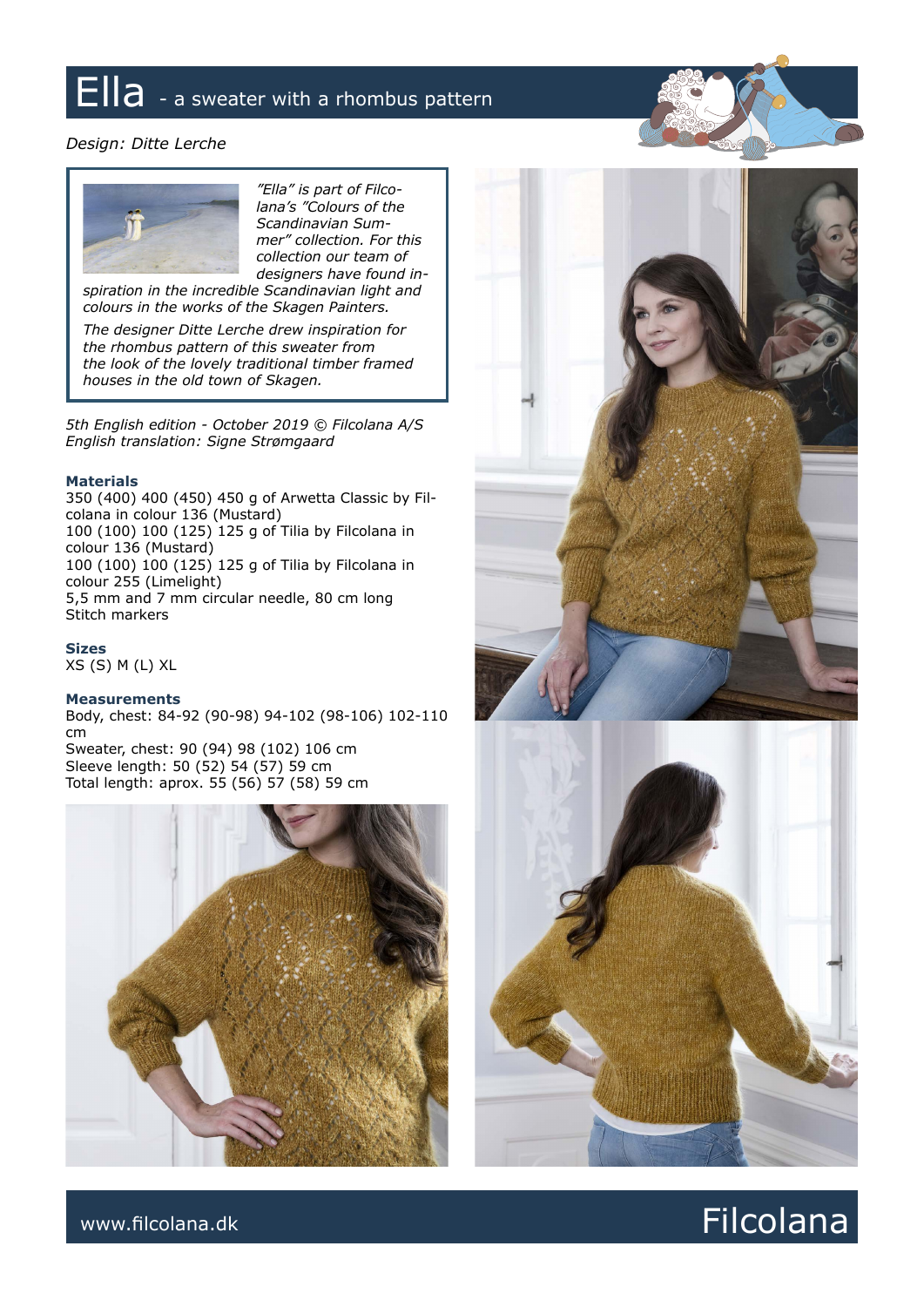#### **Gauge**

15 sts and 20 rows in stockinette stitch on 7 mm needles =  $10 \times 10$  cm.

2 strands of Arwetta Classic and 1 strand of each of the 2 colours of Tilia are held together throughout – a total of 4 strands.

#### **Special abbreviations**

M1L: from the front, lift the horizontal strand between stitches with the left needle and knit through the back loop.

M1R: from the back, lift the horizontal strand between stitches with the left needle and knit through the front

loop.

Short rows - GSR (German short rows): Work to where the turn needs to be, turn, then slip the first stitch purl-wise with the yarn held in front. Bring the working yarn up and over the needle and down on the other side, pulling hard enough on the yarn to make the stitch on the needle look like a double stitch (the 2 legs of the stitch are visible). Continue row as pattern describes.

When working across the stitch that looks like a double stitch, work it as 1 stitch, either knitting or purling the 2 legs together, as the pattern describes.

#### **Directions for knitting**

The sweater is worked from the top down with short rows to shape the neckline. First saddle shoulders are worked, where there are only worked increases on the front and back, then things are switches around and there are only worked increases on the sleeves. The front is worked in a lace pattern while the back is worked in stockinette stitch. A long rib is worked at the hem to create a feminine silhouette. The sleeves are worked in stockinette stitch with an eyelet pattern towards the cuffs to give the sleeves volume.

#### **Body**

Cast on 66 sts on a 5,5 mm circular needle. Join in the round and place a marker for the beginning of the round. Work 7 cm of k1, p1 ribbing. Change to a 7 mm circular needle and knit 1 round



while placing the following markers: Slip beginning of round marker, k6 (right shoulder), place marker, k27 (back), place marker, k6 (left shoulder), place marker, k27 (front).

Next round – shoulder increases: \*K6, slip marker, yarn over, knit to marker, yarn over, slip marker\*. Repeat from \* to \* once more.

Work shoulder increases as above every round, knitting the yarn overs on the next round, while working the following short rows at the same time:

Row 1 (RS): Knit right shoulder, back and left shoulder, k2, turn (remembering to work yarn over increases as established).

Row 2: Purl across left shoulder, back and right shoulder, p3, turn (remembering to work yarn over increases).

Work short rows as established, but working 2 more sts for every repeat until there are 7 sts between the short row turns mid front and a total of 10 holes where increases have been worked on either side of each shoulder.

Continue in the round, working shoulder increases as established until there is a total of 14 (15) 16 (17) 18 holes on either side of each shoulder. Knit 1 round. There are now 122 (126) 130 (134) 138 sts on the needle.

Next round: Remove beginning of round marker, k1, place beginning of round marker, \*k4, place new marker, k1, remove marker\*, knit to next marker, remove marker, k1, place marker, repeat from \* to \* once more, knit to end of round. There are now 4 sts between the shoulder markers.

Work sleeve increases and Pattern1 at the same time as follows (read the whole section before beginning): Work sleeve increases on the opposite sides of the markers than before as follows: Slip marker, \*M1L, knit to marker (sleeve), M1R, slip marker\*, knit past next marker, repeat from \* to \* and work chart for Pattern 1 across the front, over the centre 57 sts as follows: Knit 0 (1) 2 (3) 3, place pattern marker, work Pattern 1, place pattern marker, knit 0 (1) 2 (3) 3.

\*Work increases as established above on the first 2 rounds, then work 1 round without increases \*, repeat from  $*$  to  $*$  a total of 3 times – a total of 6 increase rounds. Then work increases every other round a total of 12 (12) 13 (13) 14 times. Now work raglan increases as follows: Increase round: Slip marker, M1R, knit to marker, M1L, slip marker, k1, M1R, knit across back to 1 stitch before marker, M1L, k1, slip marker, M1R, knit to marker, M1L, slip marker, k1, M1R, work Pattern 1 across front as established above to 1 stitch before beginning of round marker, M1L, k1. Work 1 round without increase.

Repeat these 2 rounds a total of 4 times. Slip beginning of round marker, (inc before and after all 4 shoulder markers) every other round a total of 4 times. End on a round without increases.